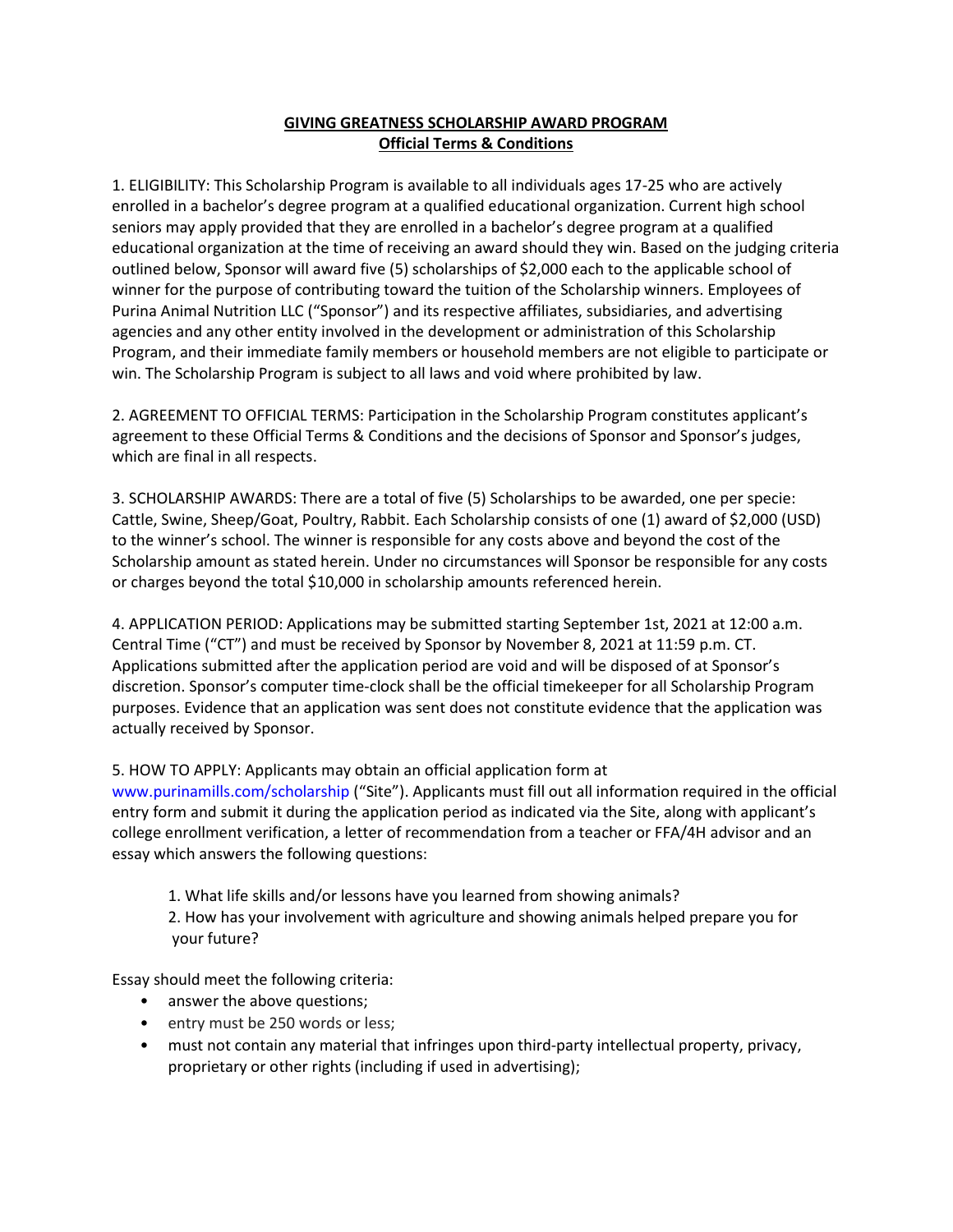- must not contain any obscene, defamatory, offensive, or otherwise unlawful, objectionable, or inappropriate content, as determined in Sponsor's sole discretion; and
- be in English.

Only one entry per person. If an entrant submits more than one entry, all entries from that individual may be voided by Sponsor. Applications that are not accompanied by an official entry form and/or are received outside the application period will be void. All applications and application information will become the property of Sponsor and will not be acknowledged or returned. All applications and essays must be original and created by the submitting applicant. By entering, the applicant provides Sponsor with a royalty-free, irrevocable, perpetual, non-exclusive license to use the contents of the application, specifically including without limitation the photo, essay and applicant's name and biographical information for public relations, advertising and promotional purposes in any manner as may be determined by Sponsor. By entering the applicant must check a box stating that they have/had fed Purina Honor Show Feed and/or High Octane Supplements to their show animal(s). If you do not currently feed, or have not fed within the last year, your show animal(s) Purina® Feed and/or High Octane® Supplements, you will not be considered for the scholarship. You agree that Sponsor is not responsible for any unauthorized use or distribution of the video or application materials by a third party.

Illegible and incomplete applications are void. Sponsor is not responsible for lost, late, mutilated, damaged, stolen, incomplete, or misdirected applications or applications not received regardless of cause. In the event of a dispute over who submitted an online application, the application will be deemed to have been submitted by the authorized account holder of the e-mail account identified with the submitting account. The authorized account holder is deemed to be the natural person who is assigned to the e-mail address by the relevant entity responsible for assigning e-mail addresses for the domain associated with the submitted e-mail address.

6. JUDGING CRITERIA: Sponsor shall screen initial applications for eligibility criteria. All eligible entries will be evaluated by a qualified panel of judges designated by Sponsor based on the judging criteria below:

70% - Essay portion. Quality of answer, demonstrating life skills and lessons learned from showing animals, creativity, and originality.

20% - Involvement in the Show Industry (Years and animals showed, leadership positions, etc).

10% - Future (Intended major, school, career, etc).

Applications will be judged between November 9, 2021 - December 7, 2021.The judges, whose decision will be final, will select the five (5) winners based on the above criteria. Any ties will be broken by an additional judge based on the judging criteria described above. Only one Scholarship per person.

7. SCHOLARSHIP PROGRAM AWARD NOTIFICATION: The potential Scholarship Program award winners will be notified on or about January 3rd, 2022, via the email address or phone number provided in the application.

8. VERIFICATION OF SCHOLARSHIP PROGRAM AWARD WINNER: The Scholarship Program Award winner must sign and return, within 10 days of the date notice or attempted notice is sent, an Affidavit of